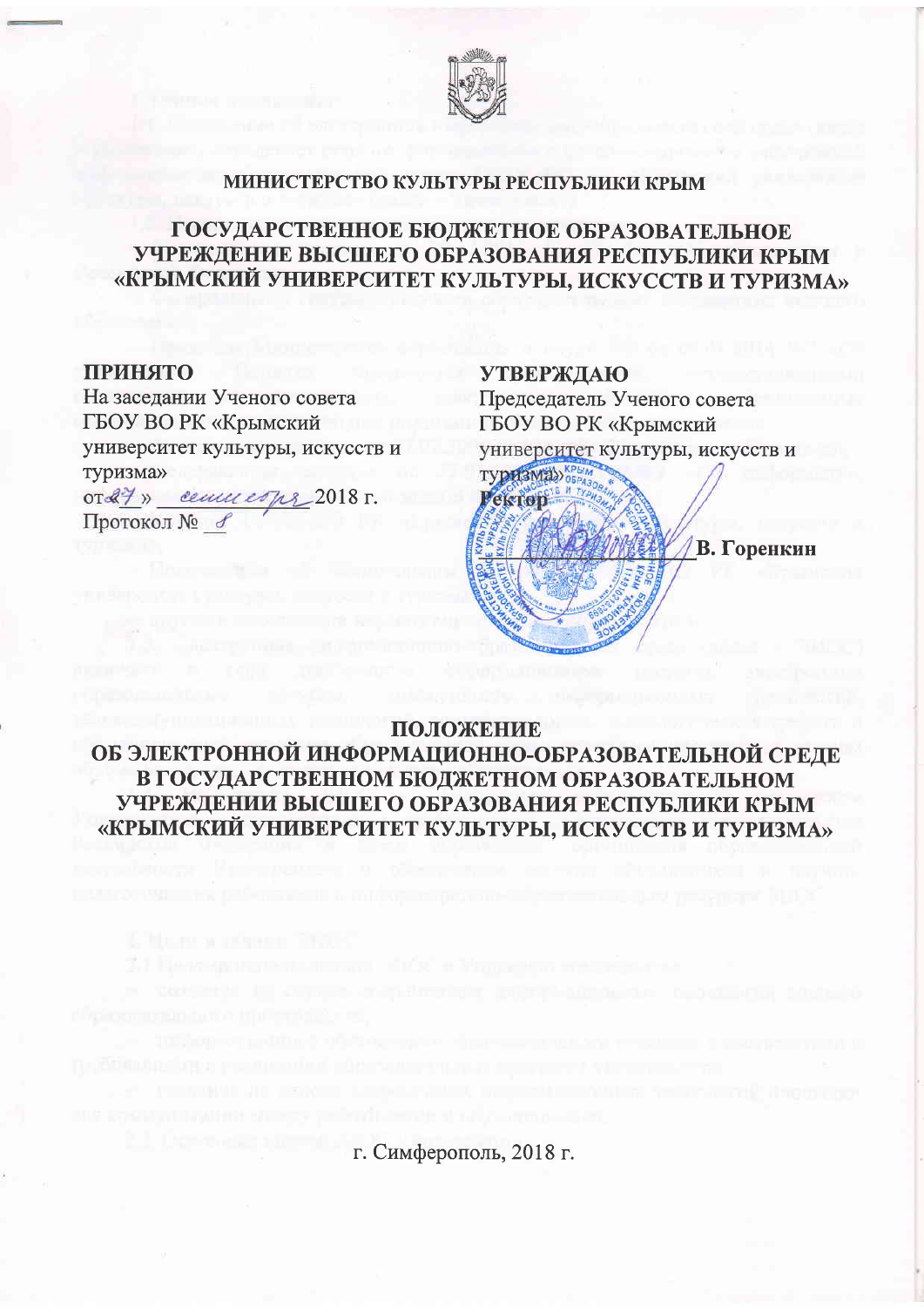### 1. Общие положения

1.1. Положение об электронной информационно-образовательной среде (далее - Положение) определяет порядок формирования и функционирования электронной информационно-образовательной среды ГБОУ ВО РК «Крымский университет культуры, искусств и туризма» (далее - Университет).

1.2. Настоящее положение разработано в соответствии с:

- Федеральным законом от 29.12.2012 № 273-ФЗ «Об образовании в Российской Федерации»;

- Федеральными государственными образовательными стандартами высшего образования;

- Приказом Министерства образования и науки РФ от 09.01.2014 №2 «Об применения организациями, осуществляющими Порядка утверждении образовательную деятельность, электронного обучения, дистанционных образовательных технологий при реализации образовательных программ»;

- Федеральным законом от 27.07.2006 № 152-ФЗ «О персональных данных»;

- Федеральным законом от 27.07.2006 № 149-ФЗ «Об информации, информационных технологиях и о защите информации»;

- Уставом ГБОУ ВО РК «Крымский университет культуры, искусств и туризма»;

- Положением об официальном веб-сайте ГБОУ ВО РК «Крымский университет культуры, искусств и туризма»;

- другими локальными нормативными актами Университета.

1.3. Электронная информационно-образовательная среда (далее - ЭИОС) электронные информационные включает себя ресурсы,  $\overline{B}$ электронные ресурсы, совокупность информационных образовательные технологий, телекоммуникационных технологий, соответствующих технологических средств и обеспечивающей освоение обучающимися образовательных программ в полном объеме независимо от места нахождения обучающихся.

1.4. Назначение ЭИОС - обеспечение информационной открытости Университета в соответствии с требованиями действующего законодательства Российской Федерации в сфере образования, организация образовательной деятельности Университета и обеспечение доступа обучающихся и научнопедагогических работников к информационно-образовательным ресурсам ЭИОС.

### 2. Цели и задачи ЭИОС

2.1 Целями использования ЭИОС в Университете являются:

- создание на основе современных информационных технологий единого образовательного пространства;

- информационное обеспечение образовательного процесса в соответствии с требованиями к реализации образовательных программ университета;

создание на основе современных информационных технологий площадки для коммуникации между работниками и обучающимися.

2.2. Основные задачи ЭИОС Университета: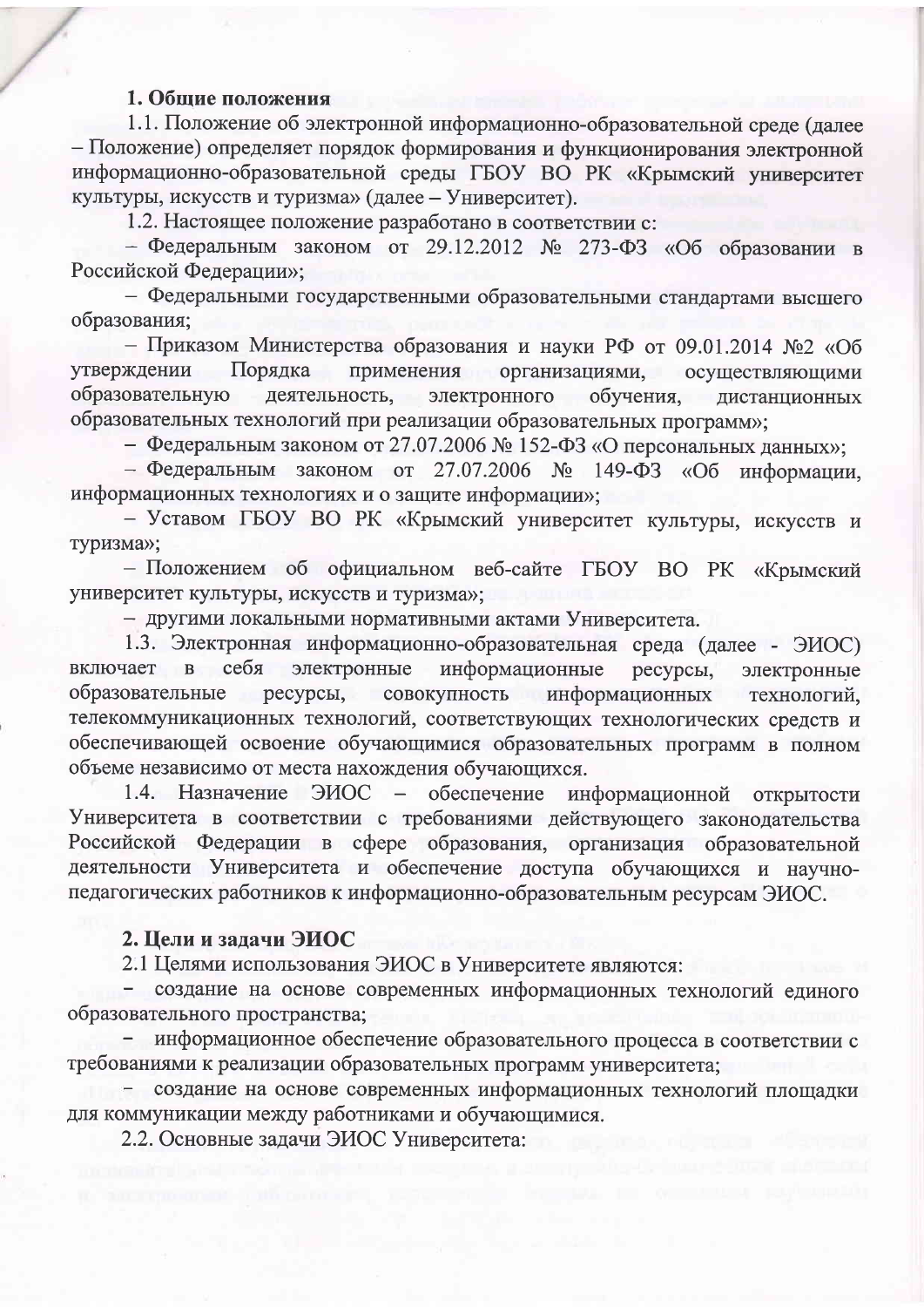- организация доступа к учебным планам, рабочим программам дисциплин (модулей), практик, к изданиям электронных библиотечных систем и электронным образовательным ресурсам, указанным в рабочих программах;

фиксация хода образовательного процесса, результатов промежуточной аттестации и результатов освоения основной образовательной программы;

проведение всех видов занятий, процедур оценки результатов обучения, обучения, электронного применение предусматривает реализация которых дистанционных образовательных технологий;

формирование электронного портфолио обучающегося, в том числе сохранение работ обучающегося, рецензий и оценок на эти работы со стороны любых участников образовательного процесса;

создание условий для организации взаимодействия между участниками образовательного процесса, в том числе синхронного и (или) асинхронного посредством сети «Интернет».

2.3. Основные принципы создания и функционирования ЭИОС:

доступность и открытость;

- системность, интегративность и полифункциональность;

ориентированность на пользователя.

#### 3. Структура ЭИОС

3.1 Составными элементами ЭИОС Университета являются:

- внешние электронные библиотечные системы (далее - ЭБС);

- электронный каталог библиотеки ГБОУ ВО РК «Крымский университет культуры, искусств и туризма»;

- система электронной поддержки учебных курсов на базе программного обеспечения Moodle;

- автоматизированная информационная система управления учебным процессом «Магеллан»;

- система «ВКР. ВУЗ»;

- корпоративная локально-вычислительная сеть ГБОУ ВО РК «Крымский университет культуры, искусств и туризма» и корпоративная почта;

- официальный сайт Университета;

- официальные сообщества университета в социальных сетях «Вконтакте» и др.;

- справочно-правовая система «Консультант Плюс»;

- иные компоненты, необходимые для организации учебного процесса и взаимодействия компонентов ЭИОС.

Электронно-библиотечная система и электронная информационно- $3.2.$ образовательная среда обеспечивают возможность доступа обучающегося из любой точки, в которой имеется доступ к информационно-телекоммуникационной сети «Интернет» (далее - сеть «Интернет»), как на территории Университета, так и вне ee.

Каждый обучающийся в течение всего периода обучения обеспечен индивидуальным неограниченным доступом к электронно-библиотечным системам и электронным библиотекам, содержащим издания по основным изучаемым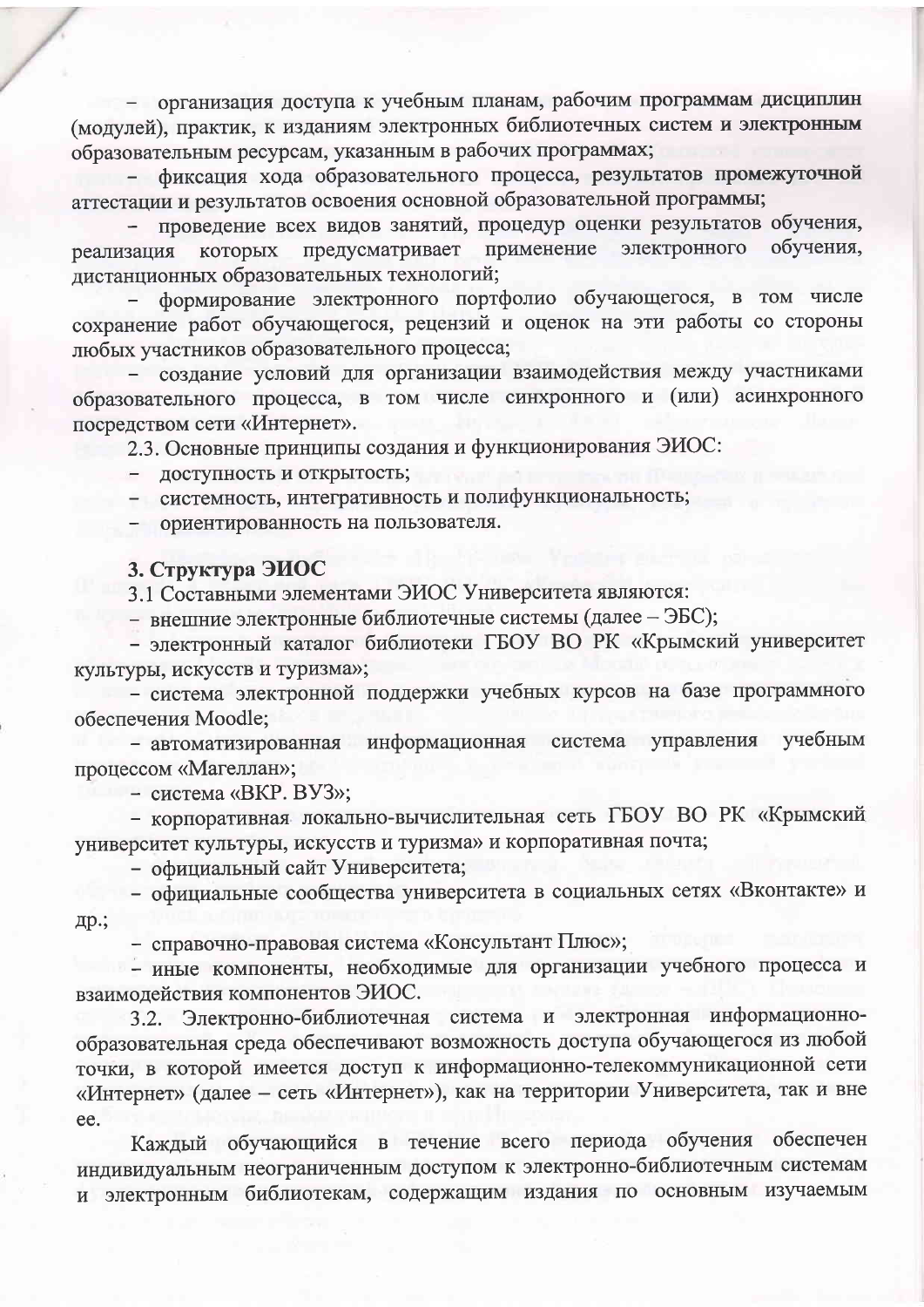дисциплинам и сформированным по согласованию с правообладателями учебной, учебно-методической и научной литературы:

Электронный каталог библиотеки ГБОУ ВО РК «Крымский университет культуры, искусств и туризма». Условия доступа: автоматизированные рабочие места «Читатель» в читальном зале библиотеки.

**IPRbooks.** Электронно-библиотечная система Условия доступа: регистрация по IP-адресам в локальной сети ГБОУ ВО РК «Крымский университет культуры, искусств и туризма», которая позволяет пользоваться ЭБС IPRbooks из любой точки, имеющей доступ к сети Интернет. (http://iprbookshop.ru).

Электронно-библиотечная система издательства «Лань». Условия доступа: регистрация по IP-адресам в локальной сети ГБОУ ВО РК «Крымский университет культуры, искусств и туризма», которая позволяет пользоваться ЭБС из любой доступ к сети Интернет. 000 «Издательство Лань». точки, имеющей (http://e.lanbook.com).

«ЭБС ЮРАЙТ». Условия доступа: регистрация по IP-адресам в локальной сети ГБОУ ВО РК «Крымский университет культуры, искусств и туризма». (https://biblio-online.ru).

Электронная библиотека «Профи-Либ». Условия доступа: регистрация по IP-адресам в локальной сети ГБОУ ВО РК «Крымский университет культуры, искусств и туризма».(http://biblio.profy-lib.ru).

3.3. Система электронной поддержки учебных курсов на базе программного обеспечения Moodle. Система управления обучением Moodle обеспечивает доступ к содержанию учебных дисциплин, в том числе для размещения электронных учебнометодических комплексов дисциплин, организацию интерактивного взаимодействия и системы обмена информацией между участниками образовательного процесса, проведение текущего, промежуточного и итогового контроля усвоения учебной дисциплины.

3.4. Система автоматизации учебного процесса «Магеллан» направлена на решение следующих задач:

- формирование единой информационной базы данных абитуриентов, обучающихся, учебных планов и др.;

- мониторинг образовательного процесса.

используется проверке  $3.5.$ Система «BKP.BY3» при выпускных квалификационных работ. Проверка на плагиат осуществляется силами кафедр, деканатов и профессорско-преподавательского состава (далее - ППС). Позволяет организовать целостный процесс проверки работ обучающихся на наличие текстовой базе  $\bf K$ постоянно пополняемой подключены заимствований. интернет-источники Дополнительным дополнительные источники:  $\mathbf H$ др. преимуществом системы «ВКР.ВУЗ» является то, что она доступна пользователям с любого компьютера, подключенного к сети Интернет.

3.6. Корпоративная сеть ГБОУ ВО РК «Крымский университет культуры, искусств и туризма» и корпоративная электронная почта создают условия для функционирования электронной информационно-образовательной среды.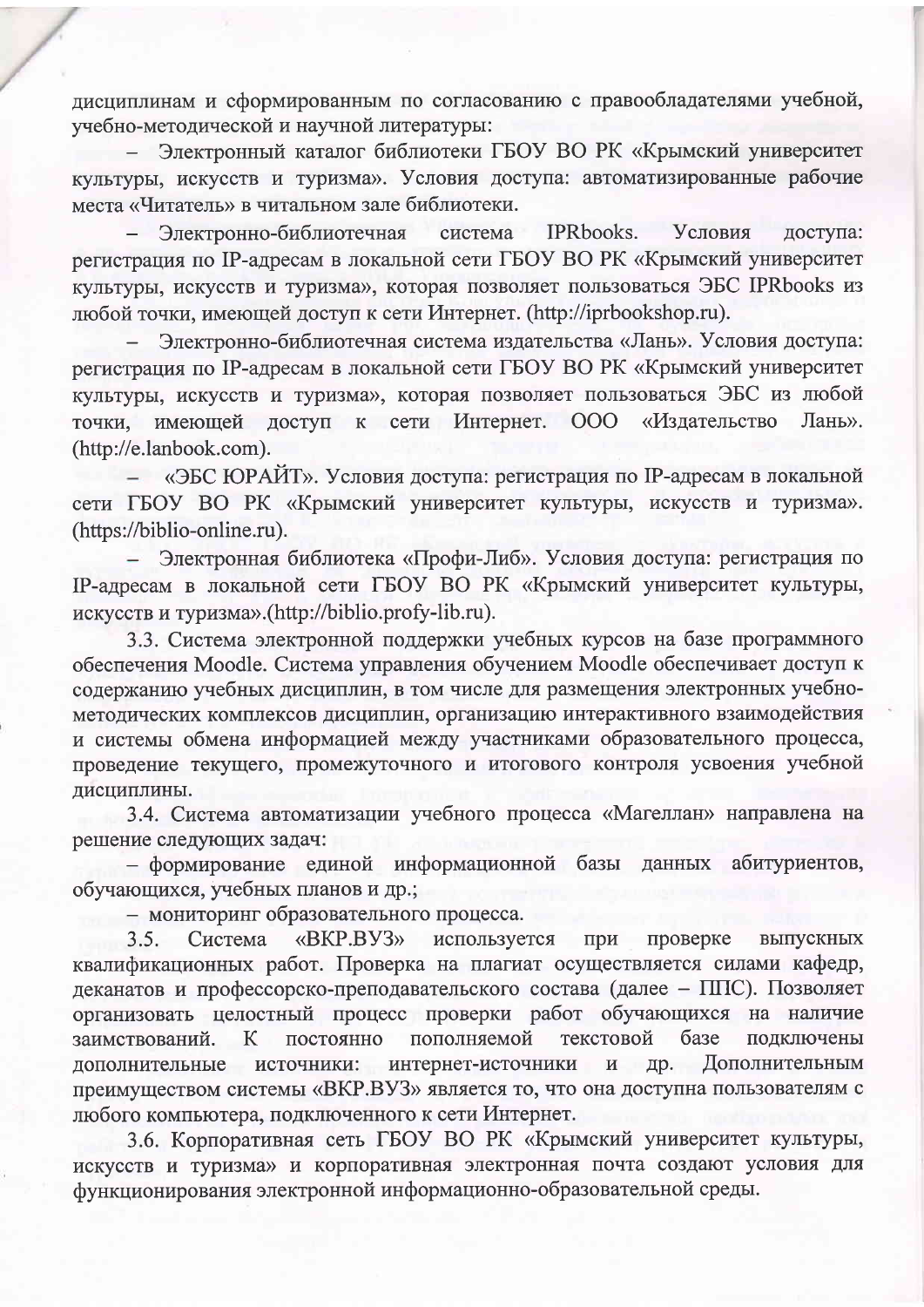3.7. Официальный сайт ГБОУ ВО РК «Крымский университет культуры, искусств и туризма» www.kukiit.ru. На сайте Университета размещены документы, регламентирующие различные стороны учебного процесса. Официальный сайт позволяет выполнить требования федерального законодательства об обеспечении открытости образовательной организации.

3.8. Официальные сообщества Университета в социальных сетях «Вконтакте» и др. предназначены для создания открытости и информированности действующих и потенциальных участников ЭИОС Университета.

3.9. Справочно-правовая система Консультант Плюс содержит информацию о нормативных правовых актах РФ, законодательстве 85 субъектов, основных международных правовых актах, проектах законов и другой справочно-правовой информации.

## 4. Формирование и функционирование ЭИОС

обеспечения целях защиты  $4.1.$ <sub>B</sub> информации, соблюдения конфиденциальности информации ограниченного доступа и реализации права на доступ к информации для надежного, безотказного и производительного функционирования ЭИОС устанавливаются следующие требования:

4.1.1. ЭИОС ГБОУ ВО РК «Крымский университет культуры, искусств и туризма» и отдельные ее элементы должны соответствовать действующему законодательству РФ в области образования, защиты авторских прав, защиты информации;

4.1.2. Функционирование ЭИОС ГБОУ ВО РК «Крымский университет культуры, искусств и туризма» обеспечивается соответствующими средствами информационно-коммуникационных технологий и квалификацией работников, ее использующих и поддерживающих;

4.1.3. Все серверное оборудование должно иметь:

- средства отказоустойчивого хранения и восстановления данных;

- сертифицированные аппаратные и программные средства обеспечения информационной безопасности;

4.1.4. ЭИОС ГБОУ ВО РК «Крымский университет культуры, искусств и туризма» формируется на основе отдельных модулей, входящих в ее состав.

4.1.5. Пользователи должны иметь соответствующую подготовку по работе с элементами ЭИОС ГБОУ ВО РК «Крымский университет культуры, искусств и туризма»:

- обучающиеся: наличие базовых навыков работы с компьютером, ознакомление с инструкцией по технике безопасности, порядком доступа к отдельным элементам ЭИОС ГБОУ ВО РК «Крымский университет культуры, искусств и туризма»;

- работники: наличие базовых навыков работы с компьютером, прохождение курсов повышения квалификации и обучающих семинаров соответствующей направленности с целью приобретения и развития компетенций, необходимых для работы в ЭИОС ГБОУ ВО РК «Крымский университет культуры, искусств и туризма».